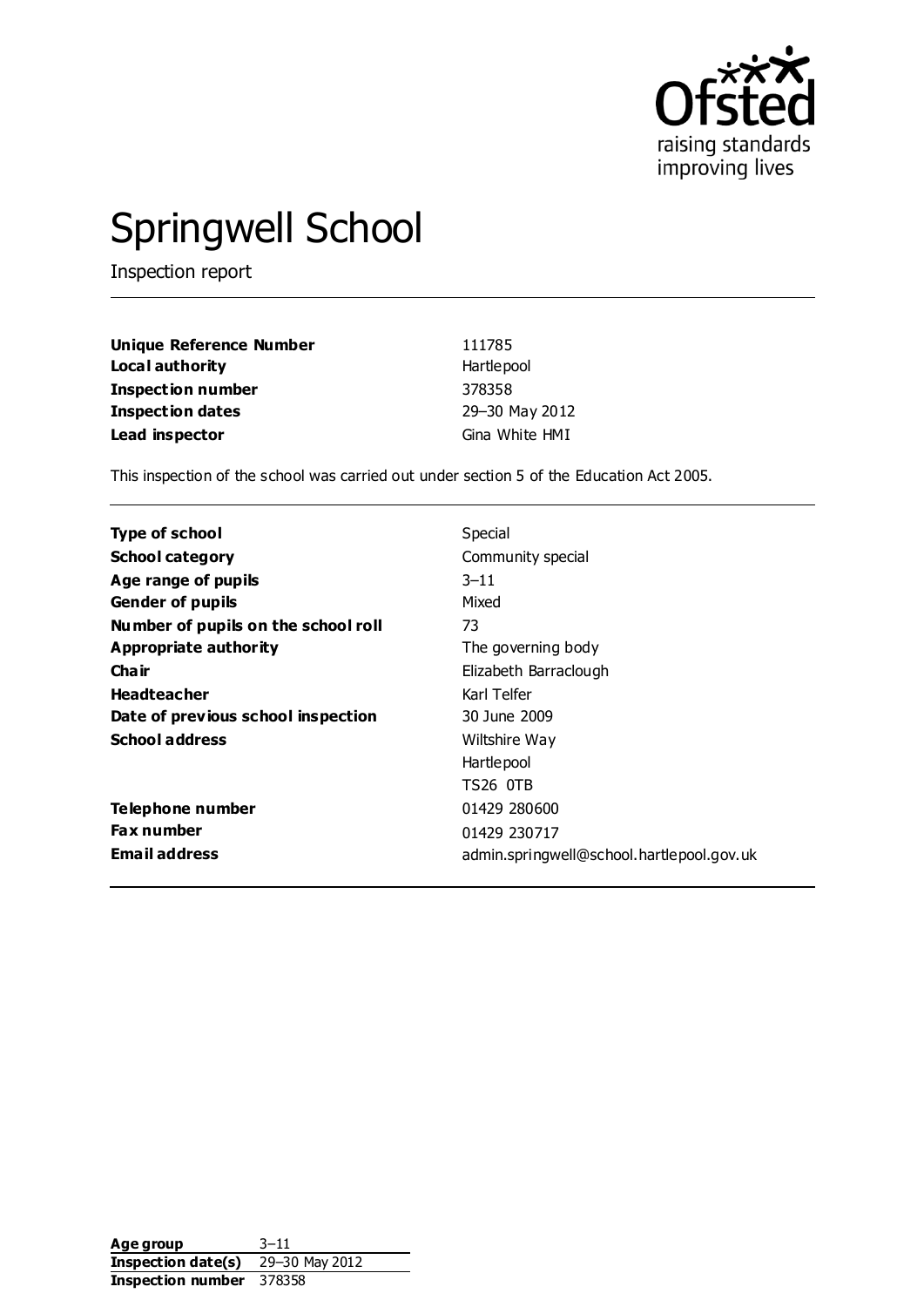

You can use Parent View to give Ofsted your opinion on your child's school. Ofsted will use the information parents and carers provide when deciding which schools to inspect and when.

You can also use Parent View to find out what other parents and carers think about schools in England. You can visit [www.parentview.ofsted.gov.uk,](file:///C:/Users/glaw/gwhite/AppData/Local/Microsoft/Windows/Temporary%20Internet%20Files/OLK413E/www.parentview.ofsted.gov.uk) or look for the link on the main Ofsted website: [www.ofsted.gov.uk](file:///C:/Users/glaw/gwhite/AppData/Local/Microsoft/Windows/Temporary%20Internet%20Files/OLK413E/www.ofsted.gov.uk)

The Office for Standards in Education, Children's Services and Skills (Ofsted) regulates and inspects to achieve excellence in the care of children and young people, and in education and skills for learners of all ages. It regulates and inspects childcare and children's social care, and inspects the Children and Family Court Advisory Support Service (Cafcass), schools, colleges, initial teacher training, work-based learning and skills training, adult and community learning, and education and training in prisons and other secure establishments. It assesses council children's services, and inspects services for looked after children, safeguarding and child protection.

Further copies of this report are obtainable from the school. Under the Education Act 2005, the school must provide a copy of this report free of charge to certain categories of people. A charge not exceeding the full cost of reproduction may be made for any other copies supplied.

If you would like a copy of this document in a different format, such as large print or Braille, please telephone 0300 123 4234, or email [enquiries@ofsted.gov.uk](mailto:enquiries@ofsted.gov.uk)

You may copy all or parts of this document for non-commercial purposes, as long as you give details of the source and date of publication and do not alter the information in any way.

To receive regular email alerts about new publications, including survey reports and school inspection reports, please visit our website and go to 'Subscribe'.

Piccadilly Gate Store Street Manchester M1 2WD

T: 0300 123 4234 Textphone: 0161 618 8524 [enquiries@ofsted.gov.uk](mailto:enquiries@ofsted.gov.uk) [www.ofsted.gov.uk](http://www.ofsted.gov.uk/)



© Crown copyright 2012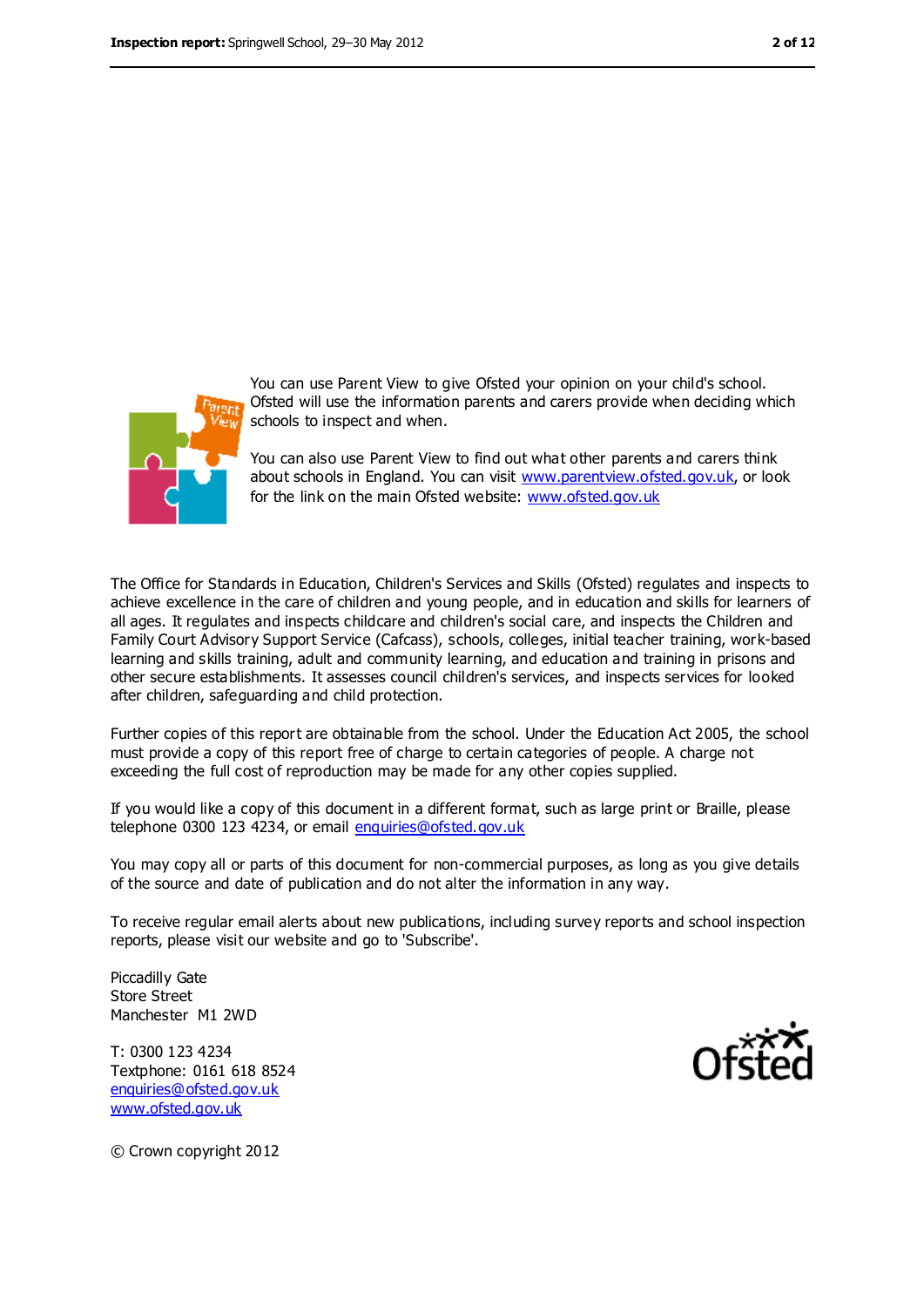# **Introduction**

Inspection team

Gina White Nancy Walker Her Majesty's Inspector Additional inspector

This inspection was carried out with two days' notice. Eleven lessons were observed, taught by eight teachers. Eight of these lessons were joint observations with members of the school's senior leadership team. Meetings were held with staff, parents, members of the governing body and the school council. Inspectors took account of the responses to the online Parent View survey in planning the inspection. They observed the school's work, and looked at documentation relating to pupils' progress, school improvement and safeguarding. Inspectors also analysed 24 parents' and carers' questionnaires and others completed by pupils and staff.

# **Information about the school**

This special school serves the whole of Hartlepool and it caters for pupils who have a very wide range of learning difficulties. Pupils' needs range from moderate to severe or profound learning difficulties. Many pupils have additional difficulties and disabilities including emotional, social and behavioural difficulties, autism and sensory impairment. Many pupils also have communication difficulties. Pupils attending the school join at times throughout the school year. Just under a third of pupils at the school are dual registered, attending the school on placement from their primary schools for a short period. Pupils attending the school either have a statement of special educational needs or are having their needs assessed. The large majority of pupils are White British, with small numbers of pupils from a diverse range of ethnic heritages. The proportion of pupils who are known to be eligible for free school meals is high. The school has gained many awards since the last inspection, including the National Autistic Society's accreditation, Investors in People, and the Schools in Bloom 2011 Gold Medal. The school is part of the Hartlepool Teaching Schools Alliance.

The school's outreach programme provides expertise and support to mainstream schools, their pupils and families.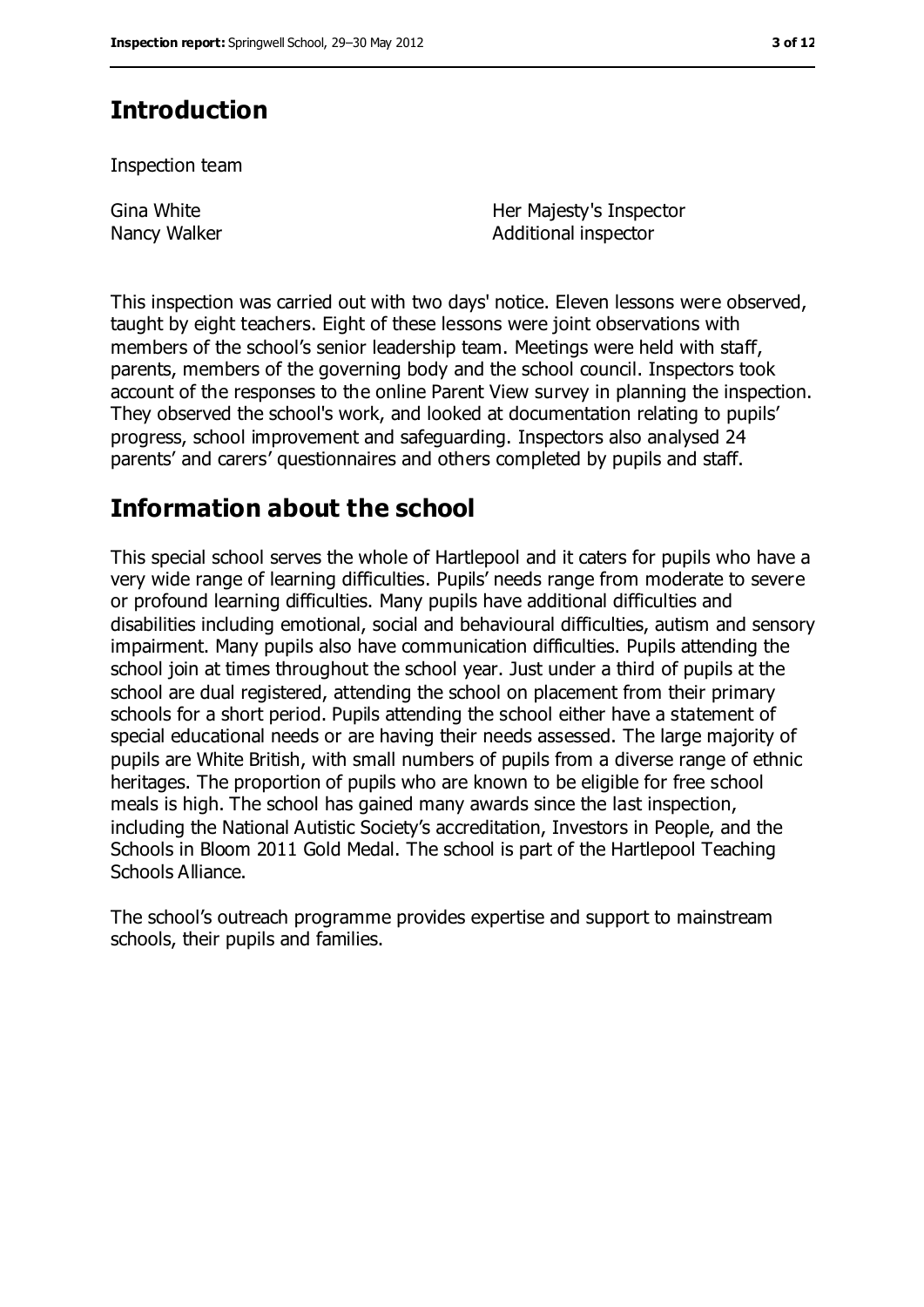**Inspection grades: 1 is outstanding, 2 is good, 3 is satisfactory and 4 is inadequate** Please turn to the glossary for a description of the grades and inspection terms

# **Inspection judgements**

| <b>Overall Effectiveness</b> |  |
|------------------------------|--|
|------------------------------|--|

| <b>Achievement of pupils</b>          |  |
|---------------------------------------|--|
| <b>Quality of teaching</b>            |  |
| <b>Behaviour and safety of pupils</b> |  |
| <b>Leadership and management</b>      |  |

### **Key Findings**

- Springwell is a good school. It is not yet outstanding because teaching, while good overall, does not ensure that work is matched precisely enough to ensure that the increasing number of more-able pupils in Key Stage 2 make even more rapid progress in their learning. Outstanding relationships with parents and carers, teachers' skills in initiating pupils' communication and their consistent and effective management of pupils' behaviour are strengths of the school.
- $\blacksquare$  From starting points that are frequently at the very earliest stages of learning and development, pupils make good and often better progress to achieve their small-step targets in English, mathematics and science. Effective diagnoses and support enable almost all pupils to make rapid progress in developing communication skills, including signing. This swiftly develops pupils' confidence and their personal and social skills.
- Teaching is mainly good. Teamwork between staff is effective. Their expert knowledge of pupils' specialist needs and conditions is used effectively to plan lessons to promote pupils' engagement and develop their independence and concentration. Occasionally, opportunities are missed in lessons to monitor learning in order to judge when to intervene to provide more challenging work for more-able pupils. Pupils' progress towards their individual learning targets is not reviewed regularly or consistently enough to support pupils in making swifter progress in all lessons. Pupils understand when they have done well and their next steps for improvement. However, no mechanisms exist for pupils to have the opportunity to choose more demanding work.
- Attitudes to learning are excellent and this is well demonstrated in pupils' good attendance. Pupils say they feel exceptionally safe and parents and carers are confident about children's safety in school. Staff are highly skilled in supporting pupils with challenging behaviour. As a result, these pupils make outstanding progress in improving their behaviour.
- E Leaders at all levels are dedicated and focused on continuous improvement. The leadership is good of teaching and of the performance of staff. The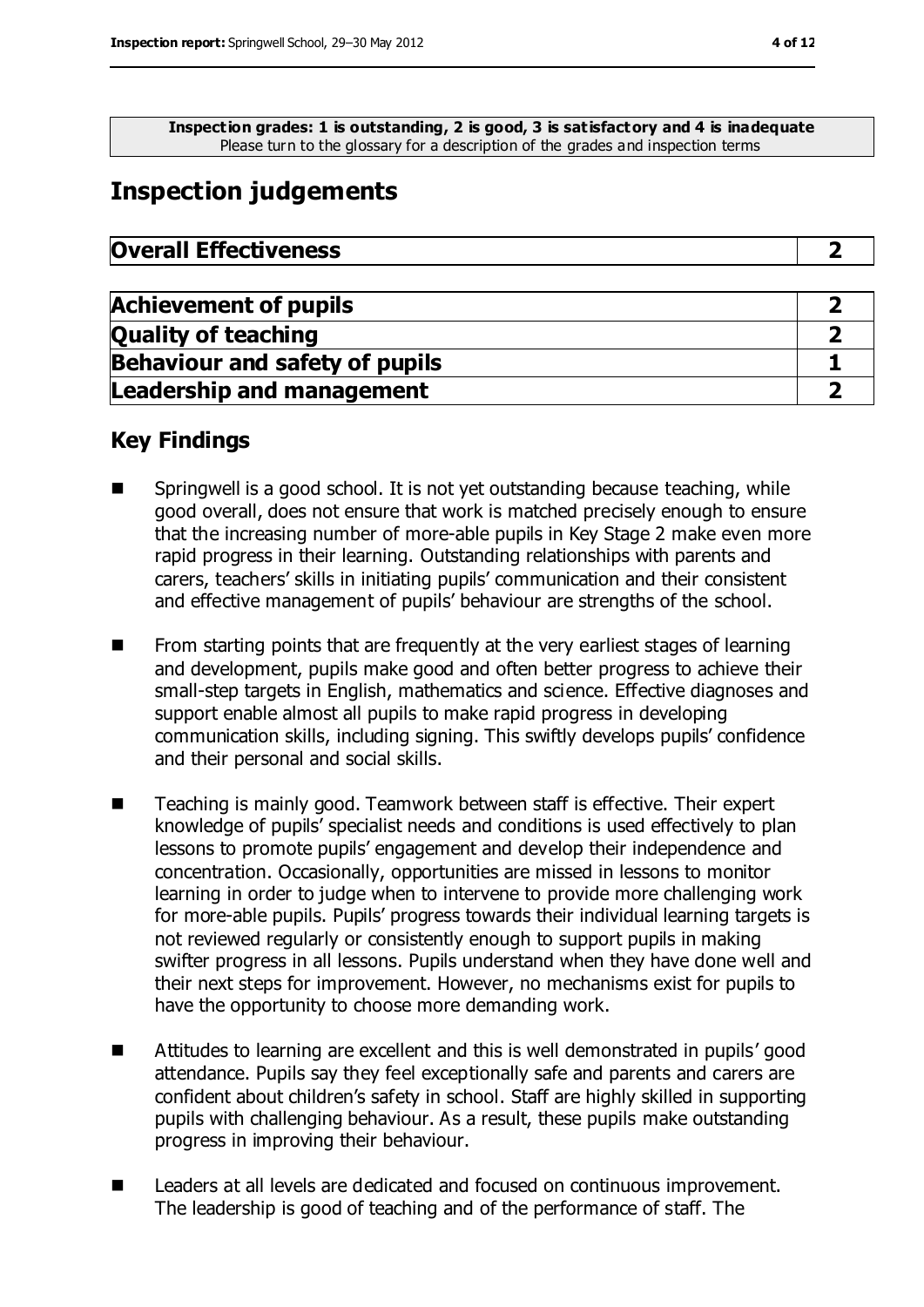curriculum, training for all staff, and improvements in resources have been well aligned to meet the increasingly diverse needs of pupils. The effect of these changes is widely monitored and policies are regularly reviewed but sometimes do not place sufficient emphasis on the impact on pupils and their learning. Excellent arrangements to support pupils when they start at the school and when they leave are highly valued by parents and carers. Leaders and managers demonstrate a strong capacity for further improvement.

### **What does the school need to do to improve further?**

- Improve pupils' progress and the quality of teaching from good to outstanding by:
	- ensuring that teachers consistently monitor pupils' learning in lessons and  $\equiv$ intervene quickly to provide more challenging work for the most able pupils
	- ensuring that pupils' progress towards their individual learning targets is reviewed on a regular and more consistent basis in all lessons to ensure that work is matched precisely to individual needs
	- providing opportunities for pupils to say when they want to try harder work.
- Strengthen monitoring and evaluation by:
	- ensuring that a rigorous and consistent focus on pupils' learning is embedded securely in all monitoring and in reviews of the school's work and policies.

### **Main Report**

#### **Achievement of pupils**

Pupils' progress in lessons is mostly good. Pupils enjoy lessons, participate and learn to stay on-task, although sometimes the pace of learning slows a little. Parents and carers know their children make good progress, particularly in developing communication skills. Those who met with inspectors each had their own examples to explain how their children's learning had improved. One parent explained the difference this had made, 'My child doesn't talk but I am able to communicate more with him because the school are teaching him to use symbols.'

All teachers and classroom assistants are trained in helping pupils to develop their literacy and numeracy skills. Consequently, the majority of pupils are acquiring basic skills in reading, writing and mathematics. As a result of good teaching over time, pupils are developing an understanding of meaning, recall the sequence of events in stories and are making small steps to write and recognise numbers and basic shapes. Children in the Early Years Foundation Stage, and those throughout the school following programmes suitable for their early learning and development, join in counting songs, are learning to link sounds and letters and recognise basic colours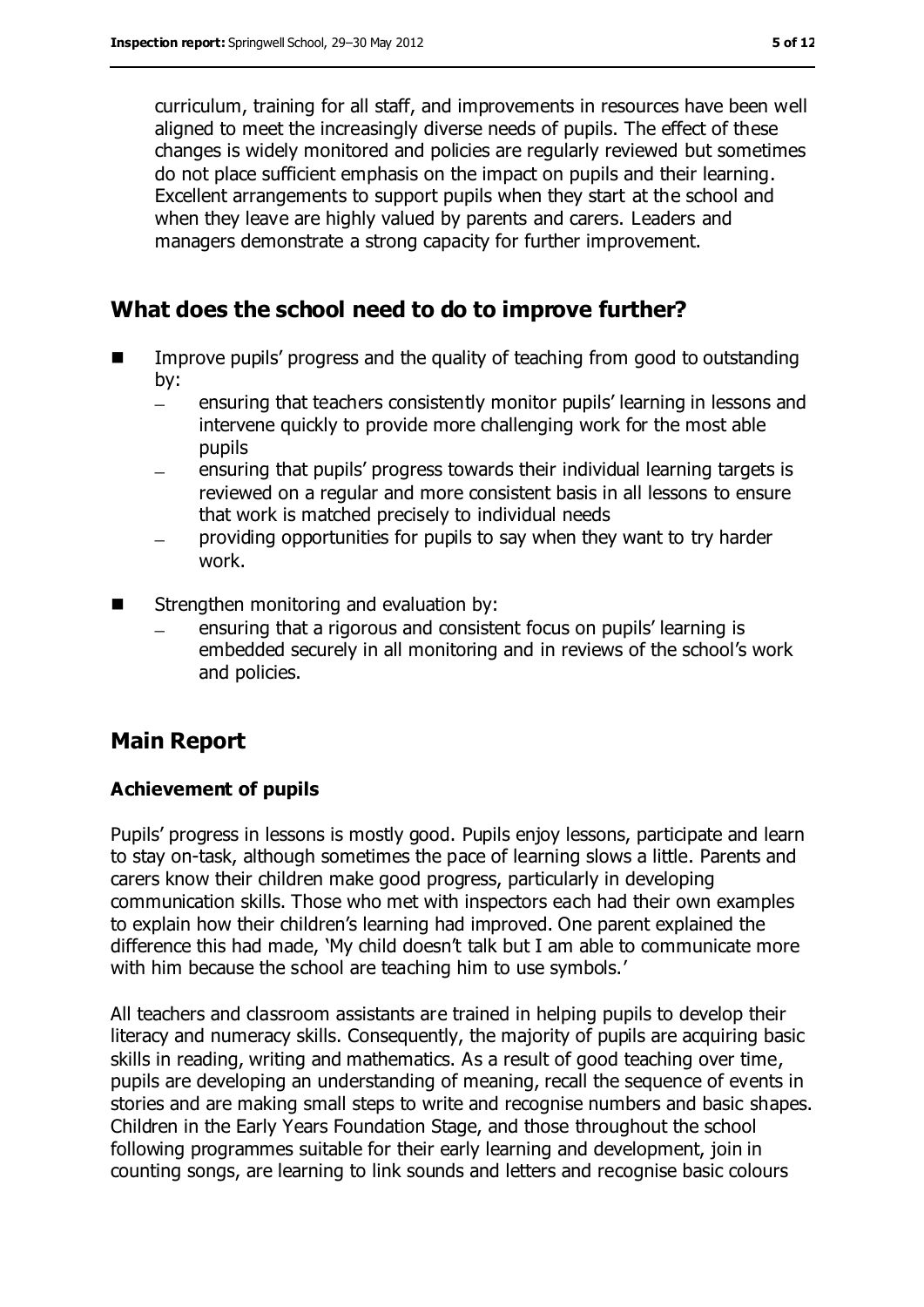and shapes. More-able pupils are developing reading skills independently to support their writing, and their calculation and problem-solving skills are improving.

Pupils' attainment on entry to the school varies widely. However, it is generally low, due to their disabilities and special needs. By the time they leave the school at the end of Year 6, the highest attaining pupils are close to meeting national expectations for their age. Teachers use their expertise well to accurately assess pupils' needs. All pupils, including those who are on dual placements, have targets appropriate to their next stage of development. Reviews during the year and at the end of key stages demonstrate that most pupils are making good progress over time to achieve their small-step targets. A trend of above average progress is well established. Progress is greater and more marked for pupils the longer they attend the school.

#### **Quality of teaching**

Parents and carers know that teaching is good. Teachers have high expectations and lessons are well planned to meet pupils' needs and interests and to promote their participation. Well-chosen stories often capture pupils' interest and teachers use this effectively to develop writing skills. Visits, visitors and experiments are used effectively to make learning meaningful and fun. For example, in science, pupils made windmills, streamers and blew bubbles to investigate the power of natural forces. In almost all lessons, tasks are modelled first to ensure pupils understand what is expected of them and to support them in recalling previous learning. In one class, the teacher gave examples of rhyming words and partly-completed sentences. Pupils understood the task and learning moved on quickly as they used their own rhyming words to create original verse. Teachers make effective use of resources to deepen pupils' understanding and to bring stories to life; for example, different kinds of fish, crabs, starfish and seaweed helped pupils to understand events in the story 'Fidgety Fish' and later to recall the events in sequence. Pupils' independence is well planned for and encouraged in all lessons, including those sessions to promote their physical development. For example, some pupils with the most complex and severe learning needs confidently moved, crawled and slid unaided in the soft play area. Where the provision is most effective, teachers regularly check pupils' work and their understanding and adapt the tasks in light of this to ensure that they are always challenging. This accelerates pupils' learning and progress. However, this is not consistent across all lessons and the pace of learning often slows, particularly for the more-able pupils because the work they are given repeats but does not extend their earlier learning sufficiently. Pupils' progress towards their individual learning targets is not reviewed regularly enough to support them consistently in making swift progress in all lessons. Occasionally, opportunities are missed in lessons to reinforce pupils' literacy and numeracy skills when undertaking other activities.

Regular assessment and marking of pupils' work takes place. Feedback to pupils, in ways that they understand, has improved since the previous inspection. Pupils know how well they are doing and say staff explain the next steps for improvement. A range of strategies are used across classes, for example 'traffic lights', rewards and symbols. Teachers say, 'well done', or, 'excellent', while other pupils know that the note the teacher writes in their book, 'is for me'. Some pupils can recognise mistakes in their work, such as missing capital letters. There are no mechanisms for pupils to use to ask for more challenging work. One pupil explained, 'I would like harder work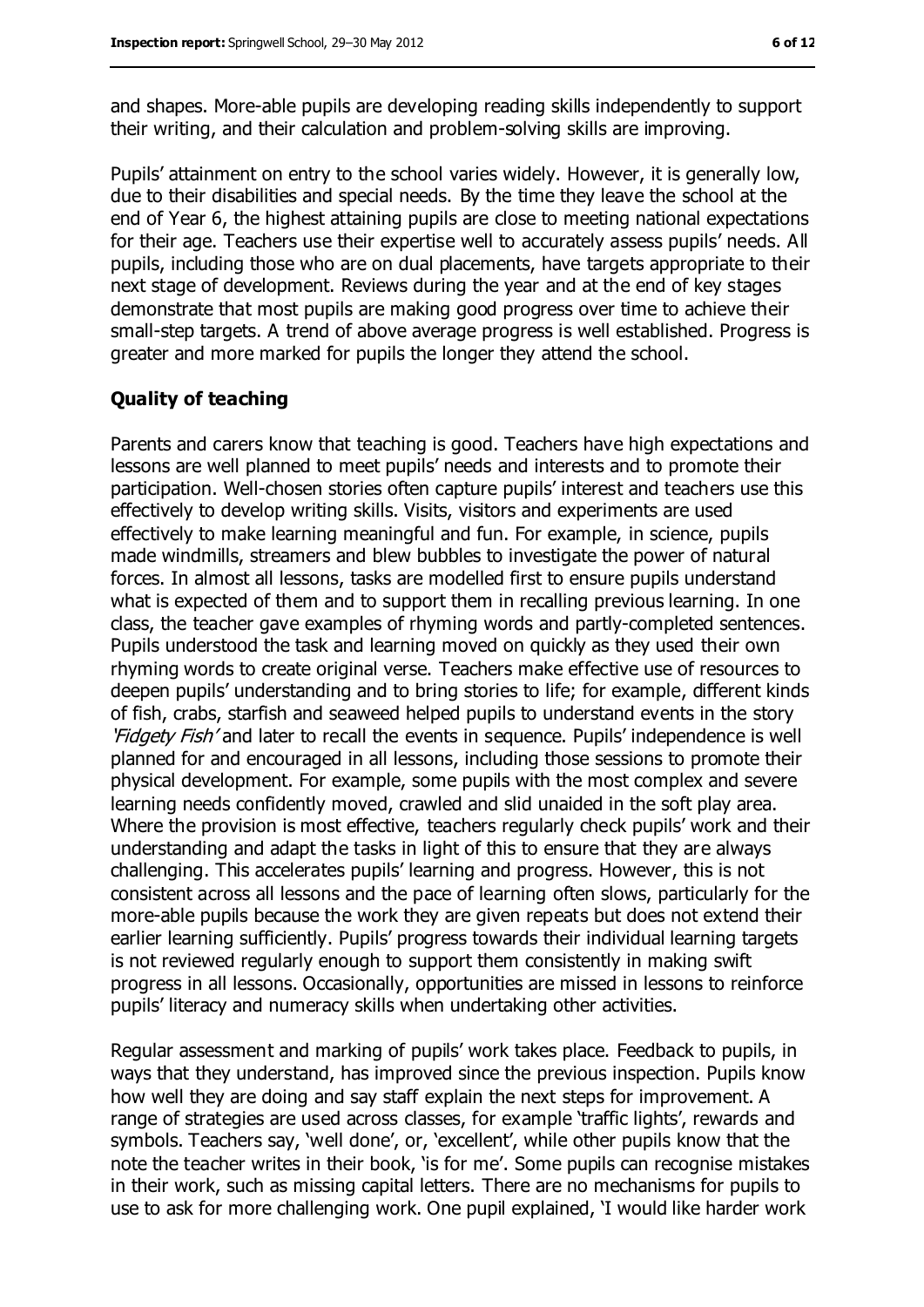sometimes, I don't mind getting it wrong because I can always learn and I could get some of it right'.

#### **Behaviour and safety of pupils**

Attendance is above average and punctuality is excellent. High levels of behaviour are maintained around school and in lessons for the vast majority of pupils. The school is calm and well-ordered and pupils follow clear routines in lessons and around school. Almost all pupils' attitudes to learning are very good. Pupils settle quickly to tasks, cooperate and collaborate well with each other. They make considerable efforts to sustain concentration, focusing on tasks for extended periods. Teachers are skilled in judging when pupils are ready to move on and successfully maintain their high levels of involvement. Pupils are keen to share what they have learned and are proud of their achievements. For example, pupils were excited on returning from a visit to the beach and proudly showed adults and talked about what they had found. A wide range of opportunities enables pupils to improve their social skills and to learn and apply well-established routines. A family atmosphere pervades the dining hall and pupils know what behaviour and noise levels are acceptable. They willingly help around school, taking turns to help to clear the table following lunch, and supporting others by helping them to make their needs and wants known. Pupils with previous behaviour difficulties are learning strategies to support them when they get angry. They say they are behaving better and the school's behaviour logs confirm that incidents are reducing markedly.

Pupils say they feel very safe in school and on trips because staff protect them. They know what bullying means and are equally clear that, 'it does not happen here', and that their differences are respected. Pupils learn about risks and how to stay safe in ways that are meaningful to them such as road safety and using the internet. Good use of the current topic 'Seaside Rescue' helps them to know what to do in an emergency. Parents and carers are confident their children are safe, that high levels of behaviour are expected and that occasional incidents are managed well by staff.

#### **Leadership and management**

Leadership and management are good. The headteacher and staff work effectively together to drive improvement. The school is rising to the challenge of supporting an increasingly diverse range and breadth of pupils' needs. Professional development is making a positive contribution to teaching and is developing staff expertise to meet the challenges involved in developing the basic skills of more-able pupils. Aspirations are appropriately focused on supporting all pupils to achieve their best. Improvements to facilities and effective use of resources support pupils with the most intensive needs exceptionally well.

The quality of school self-evaluation is good. Systems are well embedded across all aspects of the school's performance and inform planning appropriately. The quality of teaching and the performance of teachers are kept under regular review through a suitably wide range of monitoring and evaluation strategies. However, they do not always focus sharply enough on the impact of teaching on pupils' learning to ensure that teaching and learning are consistently of the highest quality. Plans are well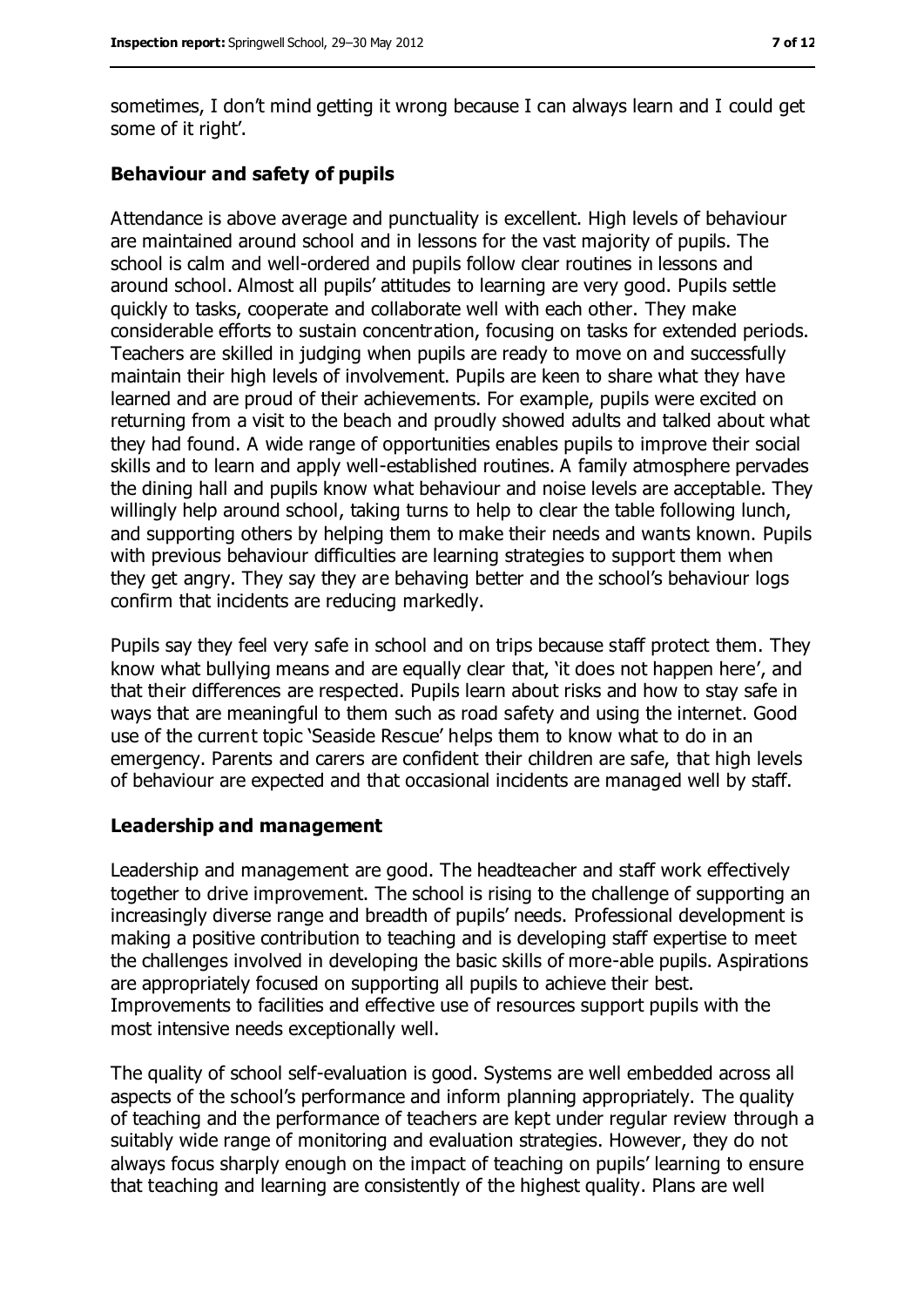advanced to develop the role of subject coordinators in order to distribute leadership more widely across the school.

Curriculum provision is broad and balanced and well informed by pupils' care plans to meet their specialist needs. A wide range of clubs, extra-curricular visits and creative and practical opportunities, such as cooking and gardening, are much enjoyed and enrich pupils' learning. The impact of the curriculum on pupils' spiritual, moral, social and cultural development is good. Improvements since the last inspection are developing pupils' awareness of other cultures. Good opportunities to learn about customs and religious practices are embedded in the curriculum. Links are developing with schools in other parts of the country and internationally, to enhance pupils' understanding of community.

Governance is good. Members of the governing body meet their statutory responsibilities and support and challenge the leadership well. They are well informed and are beginning to find out for themselves the impact that their policies are having on pupils, although they acknowledge a need to improve this even further. The strong promotion of equal opportunities, determination to tackle discrimination and inclusion are well demonstrated in the good progress that pupils make. The school meets its responsibilities for safeguarding. Excellent support enables parents and carers to be involved in their children's learning. Parents say that 'staff go out of their way to support you'. They value the efforts the school goes to in funding the provision of hydrotherapy and support for their children's speech and language needs. Effective partnership arrangements with statutory services and local schools are well-established. Much care is taken to get support plans right and pupils on dual placement are making good progress. The school has good capacity for further improvement.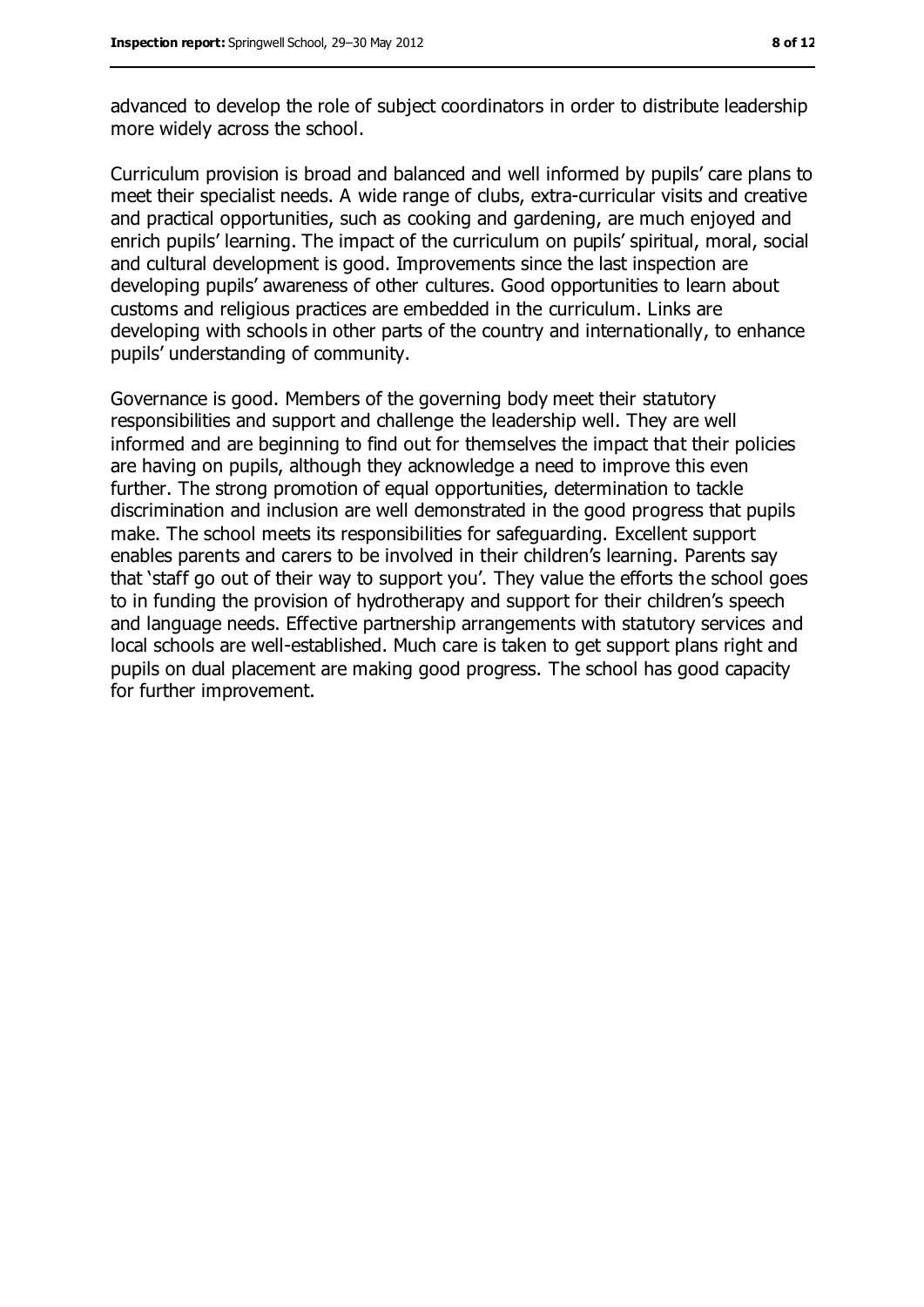# **Glossary**

### **What inspection judgements mean**

| <b>Grade</b> | <b>Judgement</b> | <b>Description</b>                                                                                                                                                                                                            |
|--------------|------------------|-------------------------------------------------------------------------------------------------------------------------------------------------------------------------------------------------------------------------------|
| Grade 1      | Outstanding      | These features are highly effective. An outstanding school<br>provides exceptionally well for all its pupils' needs.                                                                                                          |
| Grade 2      | Good             | These are very positive features of a school. A school that is<br>good is serving its pupils well.                                                                                                                            |
| Grade 3      | Satisfactory     | These features are of reasonable quality. A satisfactory school<br>is providing adequately for its pupils.                                                                                                                    |
| Grade 4      | Inadequate       | These features are not of an acceptable standard. An<br>inadequate school needs to make significant improvement in<br>order to meet the needs of its pupils. Ofsted inspectors will<br>make further visits until it improves. |

### **Overall effectiveness of schools**

|                       | Overall effectiveness judgement (percentage of schools) |       |                     |                   |
|-----------------------|---------------------------------------------------------|-------|---------------------|-------------------|
| <b>Type of school</b> | <b>Outstanding</b>                                      | Good  | <b>Satisfactory</b> | <b>Inadequate</b> |
| Nursery schools       | 54                                                      | 42    |                     |                   |
| Primary schools       | 14                                                      | 49    | 32                  |                   |
| Secondary schools     | 20                                                      | 39    | 34                  |                   |
| Special schools       | 33                                                      | 45    | 20                  |                   |
| Pupil referral units  | 9                                                       | 55    | 28                  |                   |
| All schools           | 16                                                      | $4^-$ |                     |                   |

New school inspection arrangements have been introduced from 1 January 2012. This means that inspectors make judgements that were not made previously.

The data in the table above are for the period 1 September to 31 December 2011 and represent judgements that were made under the school inspection arrangements that were introduced on 1 September 2009. These data are consistent with the latest published official statistics about maintained school inspection outcomes (see [www.ofsted.gov.uk\)](file:///C:/Users/glaw/gwhite/AppData/Local/Microsoft/Windows/Temporary%20Internet%20Files/OLK413E/www.ofsted.gov.uk).

The sample of schools inspected during 2010/11 was not representative of all schools nationally, as weaker schools are inspected more frequently than good or outstanding schools.

Primary schools include primary academy converters. Secondary schools include secondary academy converters, sponsor-led academies and city technology colleges. Special schools include special academy converters and non-maintained special schools.

Percentages are rounded and do not always add exactly to 100.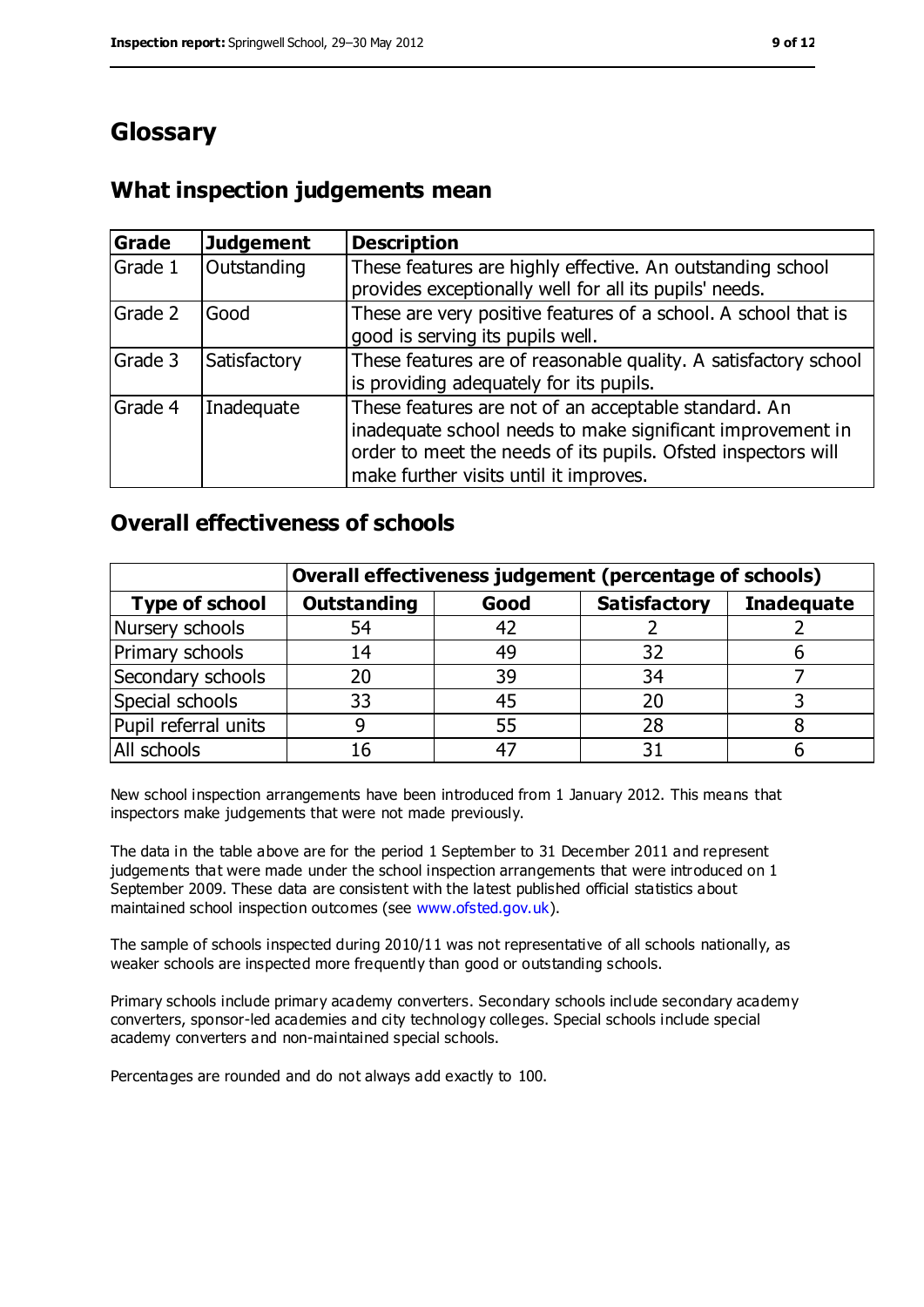# **Common terminology used by inspectors**

| Achievement:                  | the progress and success of a pupil in their learning and<br>development taking account of their attainment.                                                                                                           |
|-------------------------------|------------------------------------------------------------------------------------------------------------------------------------------------------------------------------------------------------------------------|
| Attainment:                   | the standard of the pupils' work shown by test and<br>examination results and in lessons.                                                                                                                              |
| Attendance                    | the regular attendance of pupils at school and in lessons,<br>taking into account the school's efforts to encourage good<br>attendance.                                                                                |
| Behaviour                     | how well pupils behave in lessons, with emphasis on their<br>attitude to learning. Pupils' punctuality to lessons and their<br>conduct around the school.                                                              |
| Capacity to improve:          | the proven ability of the school to continue improving based<br>on its self-evaluation and what the school has accomplished<br>so far and on the quality of its systems to maintain<br>improvement.                    |
| Floor standards               | the national minimum expectation of attainment and<br>progression measures.                                                                                                                                            |
| Leadership and<br>management: | the contribution of all the staff with responsibilities, not just<br>the governors and headteacher, to identifying priorities,<br>directing and motivating staff and running the school.                               |
| Learning:                     | how well pupils acquire knowledge, develop their<br>understanding, learn and practise skills and are developing<br>their competence as learners.                                                                       |
| Overall effectiveness:        | inspectors form a judgement on a school's overall<br>effectiveness based on the findings from their inspection of<br>the school.                                                                                       |
| Progress:                     | the rate at which pupils are learning in lessons and over<br>longer periods of time. It is often measured by comparing<br>the pupils' attainment at the end of a key stage with their<br>attainment when they started. |
| Safety                        | how safe pupils are in school, including in lessons; and their<br>understanding of risks. Pupils' freedom from bullying and<br>harassment. How well the school promotes safety, for<br>example e-learning.             |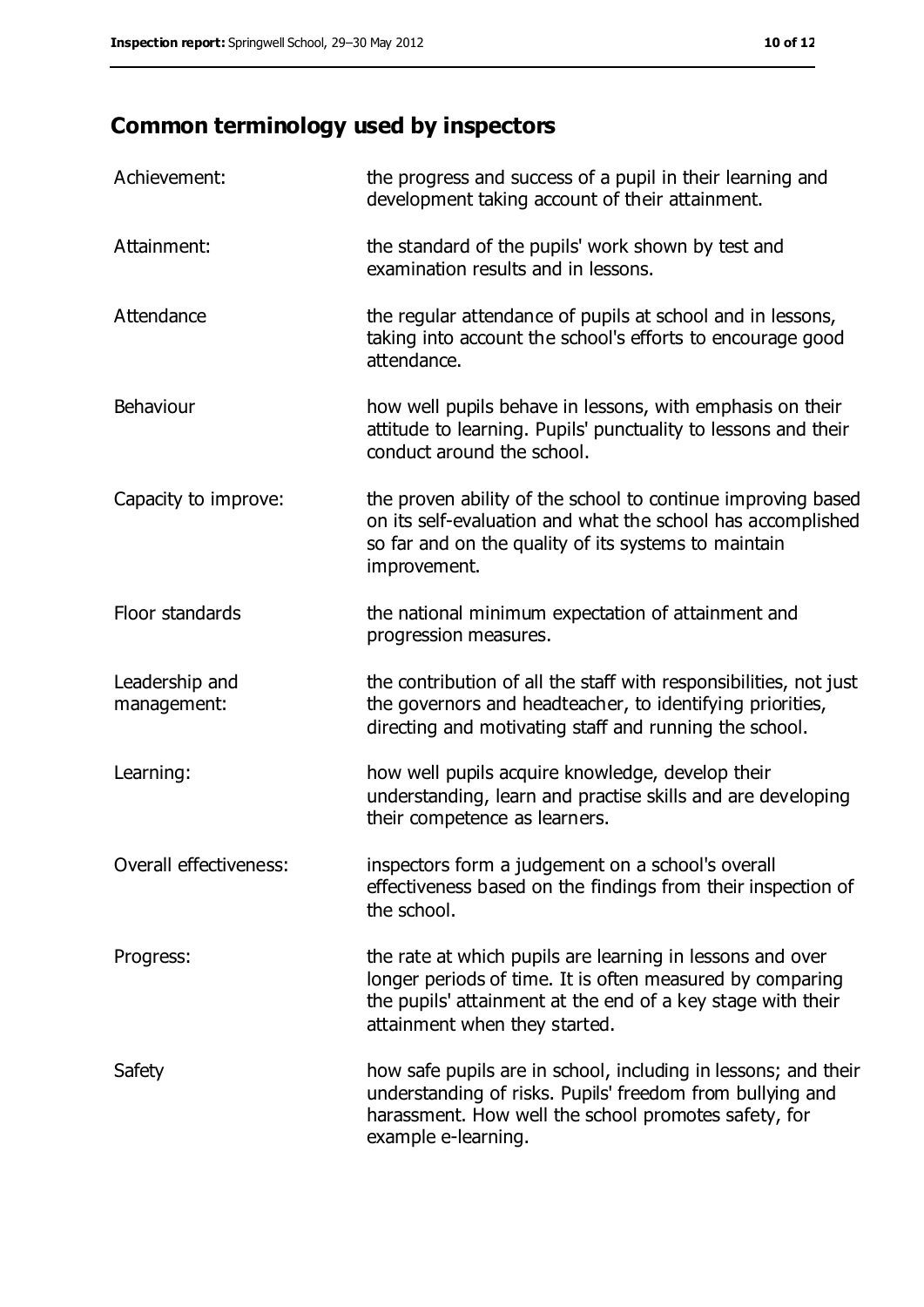#### **This letter is provided for the school, parents and carers to share with their children. It describes Ofsted's main findings from the inspection of their school.**



31 May 2012

Dear Pupils

#### **Inspection of Springwell School, Hartlepool, TS26 0TB**

Thank you for your welcome and for your help during the inspection of your school. It was good to have your views, and to talk to you and see you at work in lessons. This was really useful in helping us to come to decisions about your school. This is what we found.

- Springwell is a good school. Your behaviour is excellent and you really enjoy coming to school. Your school helps you to learn and do well.
- Teaching is good. Staff make lessons interesting and enjoyable. You very much enjoy your topic work and learning to read. You take great pride in your work and the jungle gardens and displays of your poems and stories are brilliant.
- Staff take care of you and you feel safe at school. You are learning to get on well and help each other.
- The headteacher and all the staff make sure that you learn about many things. Lunchtime clubs and exciting trips are fun and the soft play area, pool and food room are used well to support your learning.
- $\blacksquare$  The support that staff give you, when you join the school and when the time comes for you to leave, is very good. The work that they do to help your parents and carers to help you to develop and learn is excellent.

Some things can be improved to help you to make even better progress. I have asked your headteacher to make sure that the school's work, its policies, and regular checks of teaching have a stronger focus on how well you are learning. He is also going to provide opportunities for you to say when you want to try harder work. I have asked your teachers to help you to make even better progress by reviewing your learning targets more regularly and checking how well you are learning during lessons. They will give you more challenging work if it is too easy. You can help by always trying your best and continuing to work hard in all that you do.

Yours sincerely

Gina White Her Majesty's Inspector